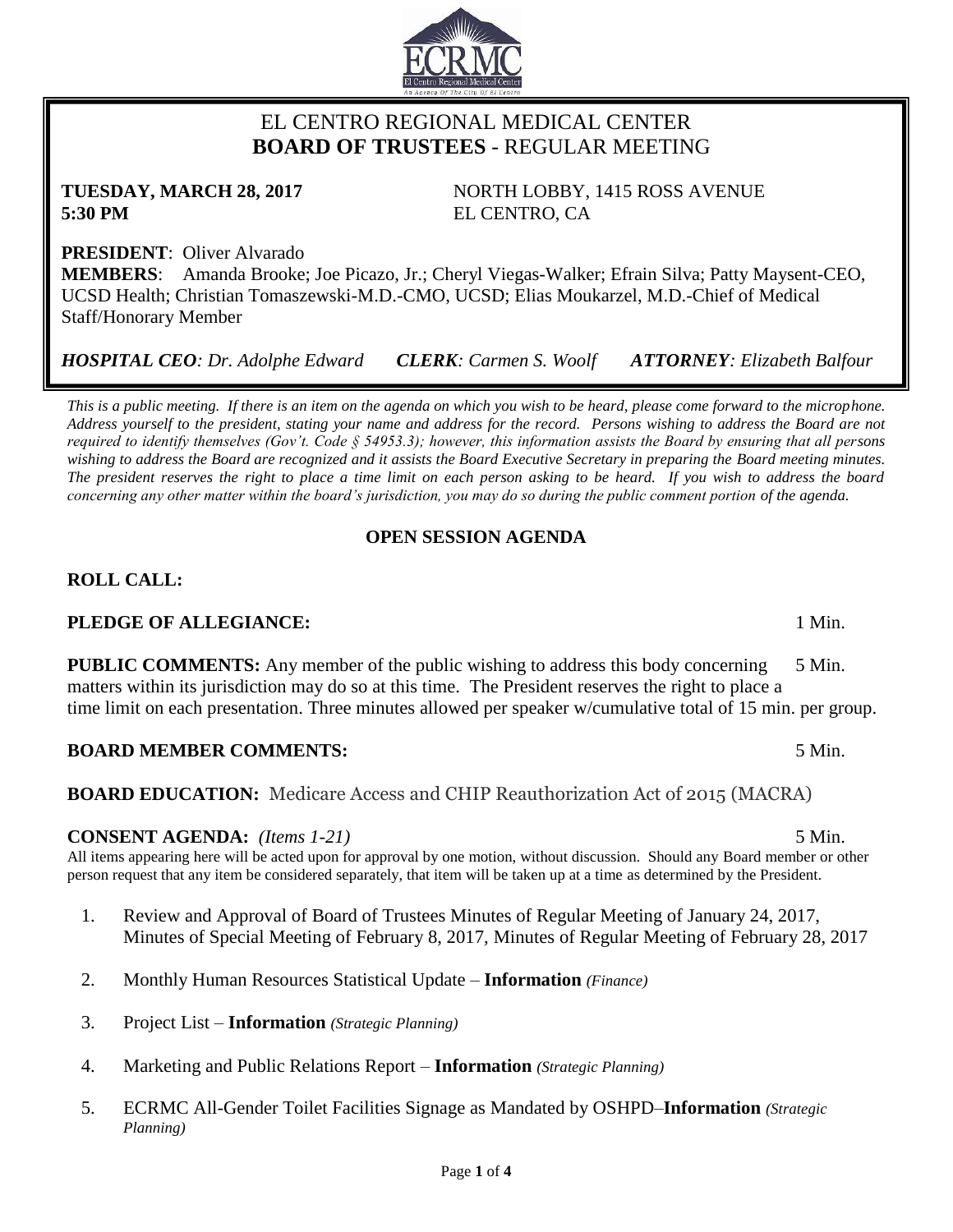## **BOARD OF TRUSTEES - REGULAR MEETING** EL CENTRO REGIONAL MEDICAL CENTER NORTH LOBBY, 1415 ROSS AVENUE, EL CENTRO, CA **TUESDAY, MARCH 28, 2017**

- 6. Review and Approval of New Policy: Feeding, Via Tube: Nasogastric, Dobhoff, Gastrostomy, Gastrojejunostomy, Jejunostomy Policy *(Bd. Quality)*
- 7. Review and Approval of Revised Medication Administration; Insulin Administration by Subcutaneous Route, and Hypoglycemia Treatment Policy *(Bd. Quality)*
- 8. Review and Approval of Annual Fire Response Plan 2017 *(Bd. Quality)*
- 9. Review and Approval of Annual Aerosol Transmissible Disease Exposure Control Plan 2017 *(Bd. Quality)*
- 10. Review and Approval of Annual Bloodborne Pathogens Exposure Control Plan 2017 *(Bd. Quality)*
- 11. Review and Approval of Annual Code Orange Hazardous Material Spill Response Plan *(Bd. Quality)*
- 12. Review and Approval of Annual Infection Control Plan for 2017 *(Bd. Quality)*
- 13. Review and Approval of Annual Tuberculosis Exposure Control Plan 2017 *(Bd. Quality)*
- 14. Review and Approval of Revised Professional Practice Evaluation Policy (formerly Medical Staff Focused Professional Practice Evaluation) *(Bd. Quality)*
- 15. Review and Approval of Revised Physician Health Policy *(Bd. Quality)*
- 16. Review and Approval of Revised Criminal Background Checks Policy *(Bd. Quality)*
- 17. Review and Approval of Revised Peer Review Policy *(Bd. Quality)*
- 18. Review and Approval of Resolution Of The Board Of Trustees Of El Centro Regional Medical Center Declaring Certain Personal Property To Be Surplus And Not Needed For A Public Use And Authorizing Its Disposition By Sale Or Salvage *(Finance)*
- 19. Review of ECRMC Board Member Attendance Record for 2016 **Information** *(Governance)*
- 20. Review and Approval of the Revised Policy and Procedure Preparation Policy *(Governance)*
- 21. Review and Approval of Termination of the "Restatement of Joint Powers Between El Centro Regional Medical Center and Pioneers Memorial Healthcare District Establishing the Imperial Valley Health Resource Authority," dated November 29, 2012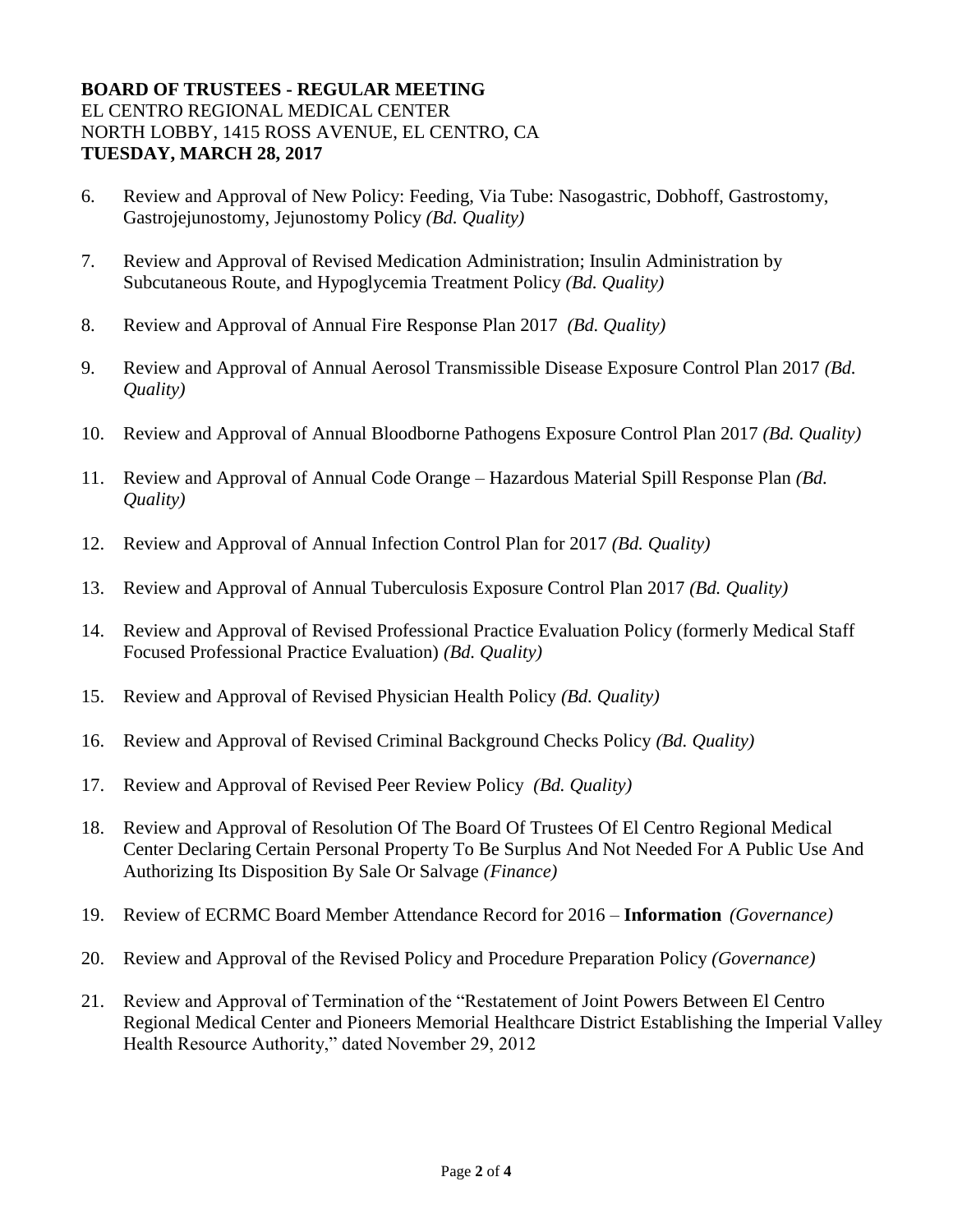## **BOARD OF TRUSTEES - REGULAR MEETING** EL CENTRO REGIONAL MEDICAL CENTER NORTH LOBBY, 1415 ROSS AVENUE, EL CENTRO, CA **TUESDAY, MARCH 28, 2017**

## **BOARD COMMITTEE REPORTS**

#### **GOVERNANCE EFFECTIVENESS & BYLAWS COMMITTEE REPORT,** Oliver Alvarado, Chair

### **STRATEGIC PLANNING & PUBLIC RELATIONS COMMITTEE REPORT**, Efrain Silva, Chair

### **BOARD QUALITY & EXPERIENCE COMMITTEE REPORT,** Christian Tomaszewski, M.D., Chair

### **FINANCE COMMITTEE REPORT**, Joe Picazo, Chair 15 Min.

- 22. Review and Approval of January 2017 Monthly and Year-to-Date Financial Statements
- 23. Review and Approval of February 2017 Monthly and Year-to-Date Financial Statements
- 24. Review and Approval of the 2016 4th Quarter Investment Report
- 25. Financial Mid-Year Agreed Upon Procedures Report **Information**
- 26. **Pension Sub-Committee -** Presentation of July 1, 2016 Actuarial Report **Information**

### **CEO COMMENTS**

27. Verbal Report from the CEO to the Board of Trustees – **Information**

### **RECESS TO CLOSED SESSION:**

A. **TRADE SECRETS.** The Agency will recess to closed session pursuant to Govt. Code Section 37606(b) for the purpose of discussion and/or deliberation of reports involving hospital trade secret(s) as defined in subdivision (d) of Section 3426.1 of the Civil Code and which is necessary, and would, if prematurely disclosed create a substantial probability of depriving the hospital of a substantial economic benefit:

|    | Discussion of:                    | Number of Items: | <b>Estimated Date of Public Disclosure:</b>                    |
|----|-----------------------------------|------------------|----------------------------------------------------------------|
|    | $\underline{X}$ hospital service; |                  | Sept., 2017                                                    |
|    | $X$ program;                      |                  | Sept. 2017                                                     |
|    | $X$ hospital facility             |                  | Sept. 2017                                                     |
| B. |                                   |                  | HEARING/DELIBERATIONS RE MEDICAL OUALITY COMMITTEE REPORTS/STA |

- **B. HEARING/DELIBERATIONS RE MEDICAL QUALITY COMMITTEE REPORTS/STAFF PRIVILEGES.** The Hospital Board will recess to closed session pursuant to Government Code Section 37624.3 for a hearing and/or deliberations concerning reports of the  $\Box$  hospital medical audit committee, or  $\Box$  quality assurance committees, or  $\Box X$  staff privileges.
- **C. PENDING LITIGATION:** Upon advice of its legal counsel, the Agency will recess to closed session pursuant to Government Code Section 54956.9(a) to confer with its attorney regarding pending litigation which has been initiated formally and to which the Agency is a party. (Judy Milan v. ECRMC, Case #EC 08836;; Melissa Villa and Nuria Canales v. ECRMC, Case #EC09695; Mariela Vega, Claim Filed with City 9/26/16; ; Gabriela Porras, Claim Filed with City 1/12/17; Jesus Zazueta, Claim Filed with City 11/11/16; Christian Miramontes, Claim Filed with City 1/25/17; Caesar Garcia v. ECRMC, Case # EC 09682)